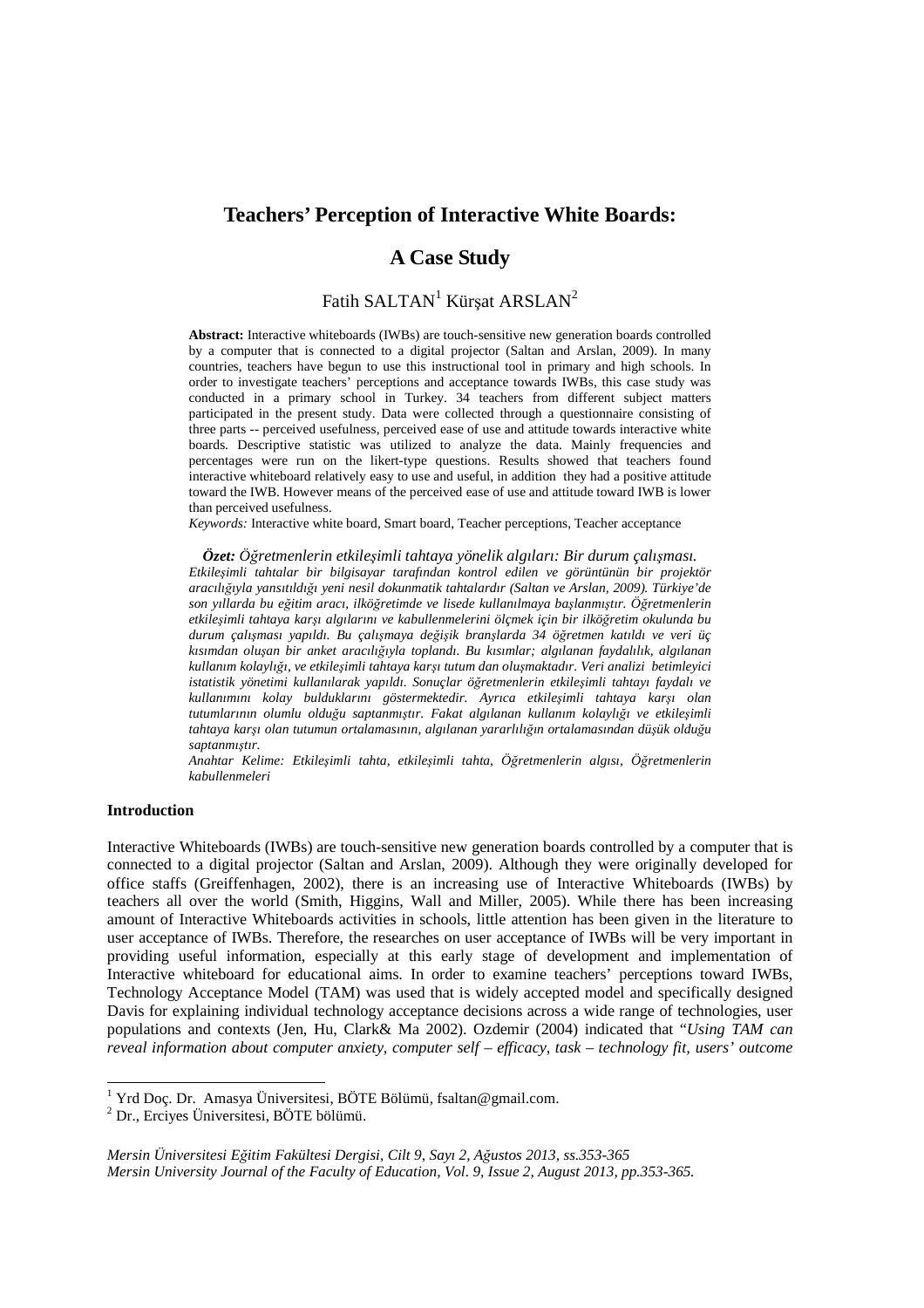*expectations about technology, technophobia, and some other concepts*" (p3). The purpose of the study was to investigate the teachers' perception and attitudes towards the use of Interactive Whiteboards in school settings.

The study focused on three main constructs in the original TAM; Perceived usefulness (PU), perceived ease of use (PEU) and attitude toward technology (ATT). PU can be interpreted as the performance benefit that the teacher believes he/she will receive in using the IWBs. PEU is representative of the teacher's beliefs towards the amount of effort that is required to use the IWBs and ATT can be described as the teacher's emotional/effect regarding IWBs (Saadé and Galloway, 2005).

#### **Literature**

The academic literature about IWBs is limited, and has emerged very slowly, but there are a number of, reports and summaries of small-scale research projects conducted by teachers, schools and higher education institutions in the UK, USA, Canada and Australia (Smith, Higgins, Wall & Miller 2005). One of the major advantages of IWBs as a teaching tool is that they are 'interactive'. In addition, Students are motivated in lessons with an IWB (Smith, Higgins,Wall & Miller ,2005) because of 'the high level of interaction, students enjoy interacting physically with the board, manipulating text and images' (Becta, 2003, p3). Haldane (2007) stated that "*Traditionally, a teacher will be positioned beside a board of some kind or possibly a flipchart and will orchestrate the dialogue from the front of the class. It is the range of exchanges and interactions that occur between teacher, learner and IWB*" (p259.).

Kennewell and Morgan's study (2003) shows that;

*Attitudes are broadly similar for both groups. All student teachers feel that an IWB is either useful to have available, essential for certain topics or essential for all teaching. The student teachers were clearly very positive about the IWB with 97% answering yes to the question 'Would you choose to have an IWB in your classroom?', even though 76% of student teachers felt that it would increase their preparation time a little or a lot. This can only be explained in terms of their perceptions that IWBs improve standards in the classroom and increase motivation. 90% of both groups who had observed lessons felt that the IWB had added value to those lessons. 95% of student teachers who had taught using the IWB felt that the IWB had added value to those lessons.* 

The touch-sensitive nature of IWBs facilitates more professional and efficient delivery of multimedia resources (Boyle, 2002). Several teacher reports state the benefits of the IWBs which are also supported by scientific findings. Austin (2003) pointed out that IWBs are flexible and versatile teaching tools across age groups and educational settings. In another study, Wood and Ashfield (2007) investigated the effect of interactive whiteboards on literacy and numeracy. In the study, data were collect through in order to collect data, observations in whole-class lessons and individual interviews with teachers. The result of the study showed that IWBs facilitate the development of pupils' creative responses (Wood and Ashfield, 2007).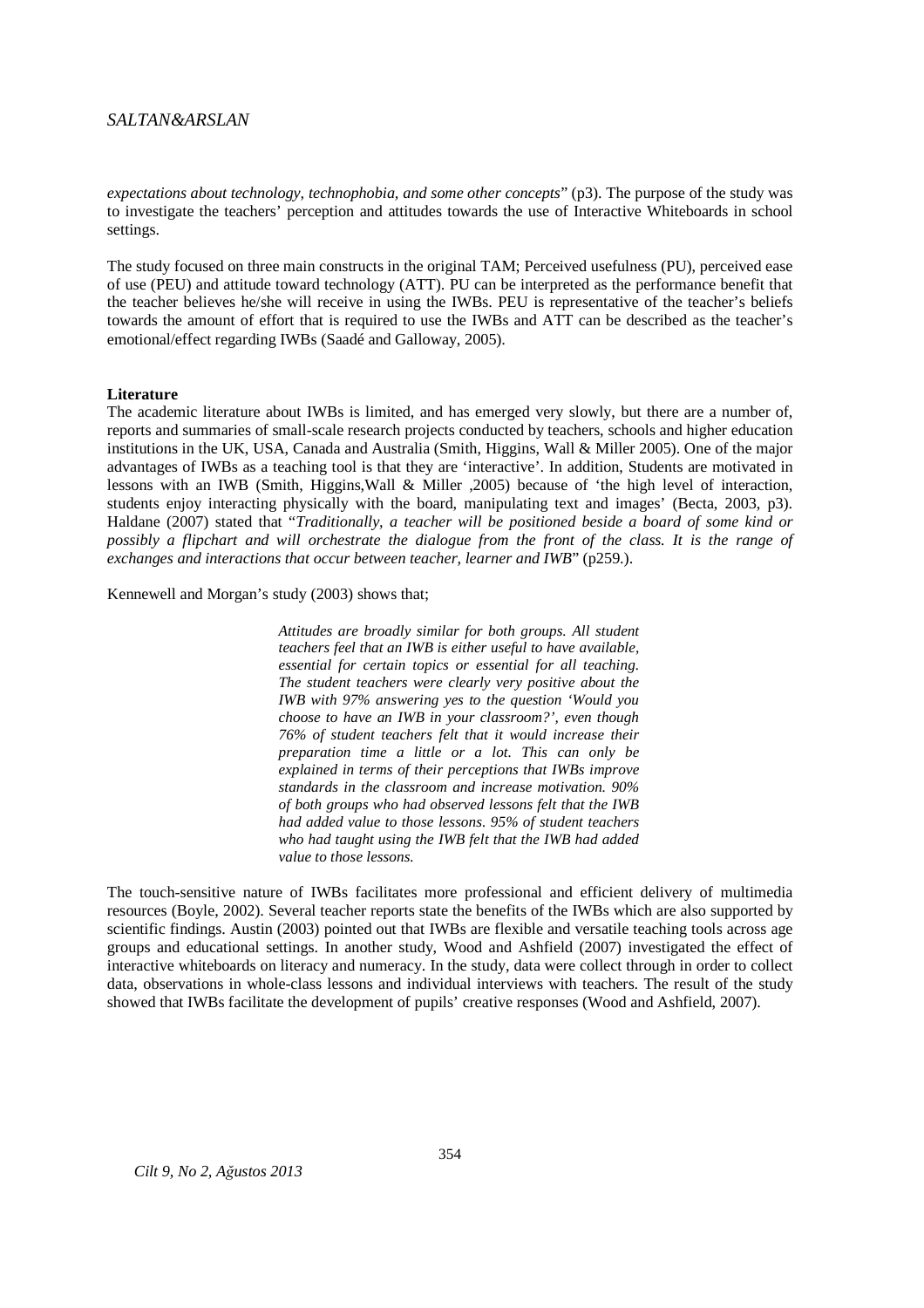

**Figure1** Task Model of Interactive White Board

The studies on IWBs in the literature can be investigated under two main categories which are "*Interactivity and Participation*" and "*Effectiveness and Efficiency*".

## *Interactivity and Participation*

One of the major advantages claimed with IWBs is that IWBs promote interactive learning. Becta (2003) states that students are motivated in lessons when used IWB because of that "*the high level of interaction, students enjoy interacting physically with the board, manipulating text and images*" (p3). Also, Haldane (2007) indicated that

> *Traditionally, a teacher will be positioned beside a board of some kind or possibly a flipchart and will orchestrate the dialogue from the front of the class. It is the range of exchanges and interactions that occur between teacher, learner and IWB.*

In many lessons, interactive nature of the IWBs was used to provide students to capture key points within an otherwise transient dialogue (Haldane, 2007).

Gillen and his colleagues (2007) conducted a study to investigate how IWBs actually function as communicative and pedagogic tools in classroom interactions, how they are used by teachers to pursue their educational goals and how they are used to build shared frames of reference and knowledge between teachers and pupils. Researchers have collected observation and interview data from four teachers working within urban primary schools in the south of England. The results of the study indicated that the IWB seems to facilitate a speedy, smooth presentation compared with earlier technology (for instance, when a teacher would use a video-player, then write on a blackboard, then allow children to manipulate pictures on a magnetic screen and then use the video again).

In this regard, Armstrong and her colleagues (2005) conducted a case study and their paper discusses the results of a research project which aimed to capture, analyze and communicate the complex interactions between students, teachers and technology that occur in the classroom. The study, in three cases, three project teachers and their classes were analyzed which are Sarah Curran (Primary Science) with 6-degree-

*Mersin Üniversitesi Eğitim Fakültesi Dergisi*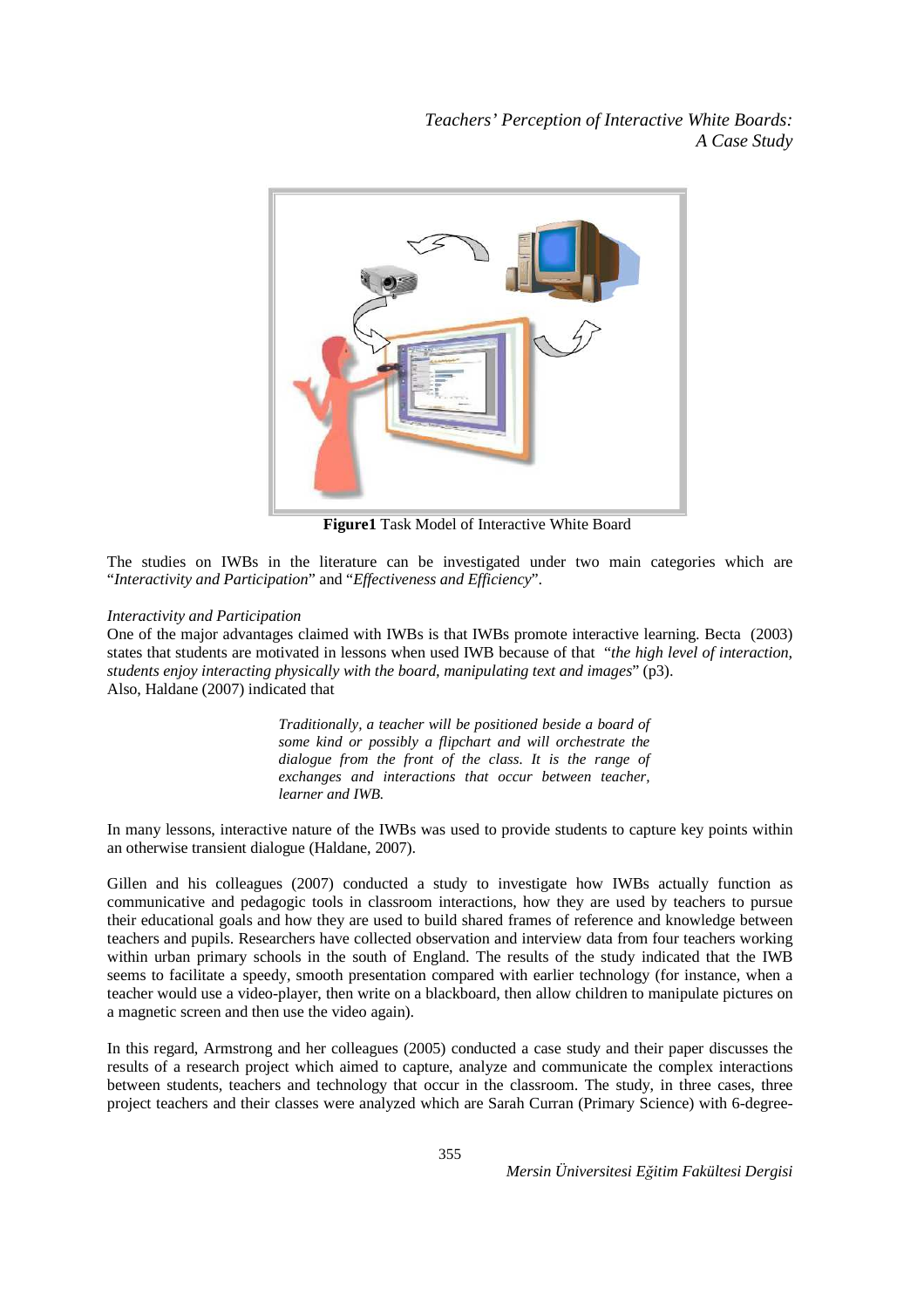students, Simon Mills (Primary Maths) with 6-degree-students and Ian Thompson, (Secondary English) with English, 8-degree-students. The research is situated within a theoretical perspective on teaching and learning which draws mainly from socio-cultural theories of learning. An important aspect of socio-cultural theory is the claim that all human action is mediated by tools and the study mainly showed that appropriate use of the IWB to promote quality interactions and interactivity.

Another case study conducted by Hennessy and his colleagues (2007) to investigate how experienced classroom practitioners are beginning to harness the functionality of this technology to support learning in science. Focus group interviews with four secondary science departments, lesson observations and interviews were conducted with two teachers and their pupils. Analysis of the data show that teachers used to exploit the dynamic, manipulable objects of joint reference and annotative tools afforded by the technology to foster the cognitive, social and physical participation of learners in whole-class activity and they demonstrated contrasting approaches to design and support activity in which pupils shared, evaluated and developed ideas using the IWB.

#### *Effectiveness and Efficiency*

In their study, Shenton and Pagett (2007) investigated the impact of IWB use on the teaching and learning of literacy in England. The study is focused on seven teachers in six primary schools in the south-west of England, all of whom had an IWB in their classroom and used it regularly to teach literacy. Four research questions are investigated which are;

- *How are IWBs being used in primary school literacy classrooms?*
- *How is IWB use being supported and resourced in primary school literacy classrooms?*
- *How is IWB use impacting on classroom literacy practice?*
- *On what area/s of literacy practice have IWBs had the most impact?*

In analyzing the first research question, the way in which IWBs were being used, three areas were apparent: use of prepared screens, use of a variety of multimodal texts and opportunities for integral assessment.

As for the second research question, the results showed that;

Most of the teachers in this research project were learning 'on the job', spending considerable time preparing their own materials including PowerPoint presentations and downloading material from appropriate websites depending on their expertise. In only one school was there evidence of strategic planning to support the use of the IWB. In this school the coordinators for literacy, numeracy and ICT were going to attend a course together on using and evaluating new software for the IWB. (Shenton and Pagett, 2007, p132)

Furthermore, in this study, most of the teachers saw the IWB as an extra resource and powerful tool to support their teaching activities. Another study conducted by Smith and her colleagues (2005) to investigate the impact of interactive whiteboards (IWBs) on teacher–pupil interaction at key stage 2 in the teaching of literacy and numeracy. During the study, 184 lessons were observed over a two-year period. Using a computerized observation schedule, teachers were observed in literacy and numeracy lessons, with and without an IWB. Research questions are as follows: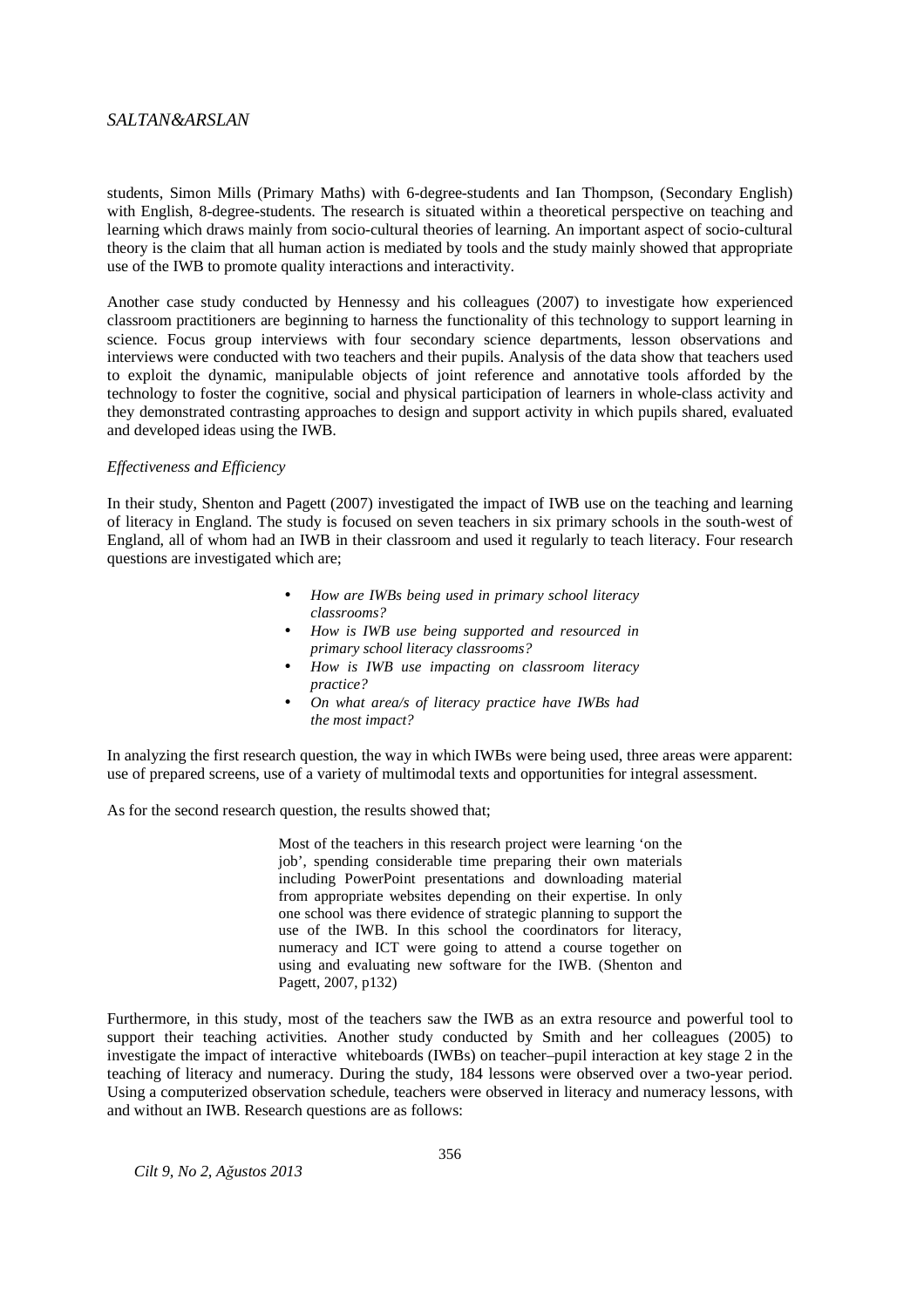- To what extent are there differences in classroom interaction when a teacher uses an IWB compared to when they do not? And is there an interaction effect with subject area?
- The IWBs were newly integrated into the classroom in 2003: would an extra year with an IWB change classroom interaction in any way?
- Are there any observable differences in classroom interaction between Year 5 and Year 6 pupils, when an IWB is being used?

The result of the study mainly showed that IWBs have some impact on the discourse moves used in whole class teaching, but this impact is not as extensive as that claimed by the advocates of IWBs.

To sum up, the potential benefits of IWBs can be summarized under eight titles. These are:

- flexibility and versatility,
- multimedia/multimodal presentation,
- efficiency,
- supporting planning and the development of resources,
- modeling ICT skills,
- interactivity and participation in lessons,
- motivation and affect,
- multimedia and multi-sensory presentation (Smith, Higgins, Wall & Miller 2005).

## *Technology Acceptance Model*

In 1980s, many studies have provided some theoretical frameworks for research in the acceptance of information technology and information systems but Davis's Technology Acceptance Model (TAM) is the robust, parsimonious , influential, and widely accepted model in Information Technology and Information Systems fields(Lu,Yu,Liu and Yao, 2003). Technology Acceptance Model differed from the others because of the factor in which TAM is specifically related with technology rather than behavior, and gives its reputation in technology related studies (Özdemir, 2004).Throughout the years, Technology Acceptance Model has received extensive empirical support though validations, applications and replications for its power to predict use of information systems (i.e. Davis, 1989, Davis et al., 1989; Davis, 1993; Davis and Venkatesh ,1996 ;Mathieson,1991; Taylor and Todd,1995; Venkatesh,1999; Venkatesh and Davis, 1996; Venkatesh and Morris,2000; Horton et al.,2001)" (Lu,Yu,Liu and Yao, 2003,p.207).

## **Methodology**

The purpose of this study was to investigate teachers' perceptions and acceptance towards the use of Interactive Whiteboards in school settings. The study was conducted in a primary school in Ankara-Turkey with 12 male and 22 female teachers. Data was collected through a questionnaire which consist of three parts and 30 items; perceived usefulness (9 items), perceived ease of use (9 items) and attitude (12 items) .The items were measured by using a five point Likert-type scale ranging from "strongly agree" to "strongly disagree". The items in perceived usefulness and perceived ease of use sections were adapted from David's technology acceptance survey (1989) which was adapted to Turkish for the computer technologies by Ozdemir (2004) (Appendix A).The items in attitude part were adapted from an original attitude scale created by Çınar (2002) (Appendix B).Perceived usefulness (PU) can be interpreted as the performance benefit that the user believes he/she will receive in using the IWBs (Saadé and Galloway, 2005). The other main construct in the original TAM *is* perceived ease of use (PEU) that representative of the teachers' beliefs about the amount of effort that is required to use the IWBs. Finally Attitude in TAM (ATT) can be described as the users emotional/affect connection to IWBs. Data was analyzed descriptively.

*Mersin Üniversitesi Eğitim Fakültesi Dergisi*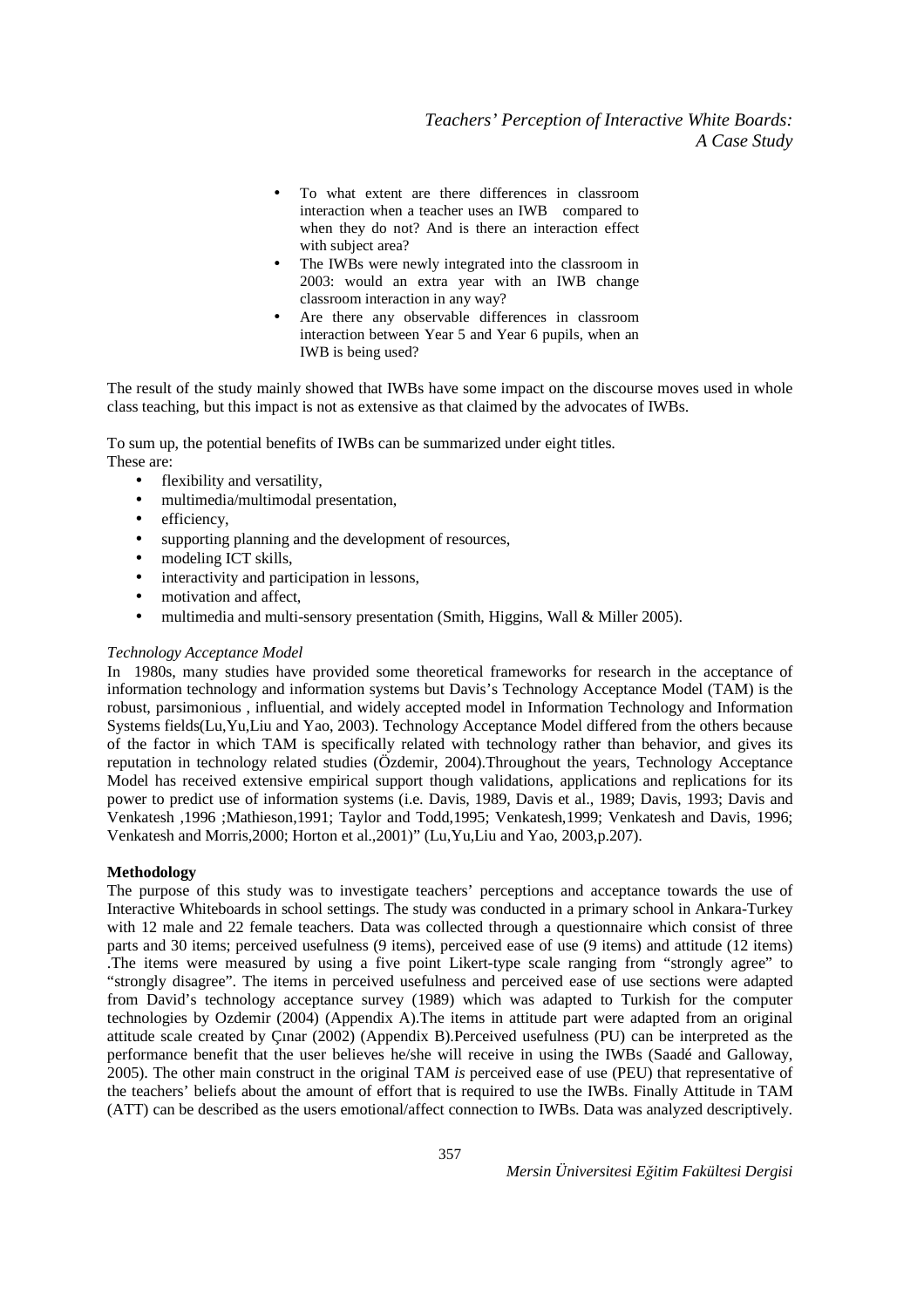Mean scores, standard deviations and percentages were counted to investigate the teachers' perceptions and attitudes towards interactive whiteboards.

#### **Findings**

Demographic data were collected from 34 teachers. 12 teachers are male and 22 are female Table 1 presents the gender profile of the participants. Teachers' teaching experience ranged from 3 to 30 years that is shown in table 2. Subject matter of the teachers is also summarized in Table3.

**Table 1** Gender of teachers

| Gender |             | р   |
|--------|-------------|-----|
| Female | റി          | 65% |
| Male   | $1^{\circ}$ | 35% |

#### **Table 2** Years in teaching

| Years    | N  |     |
|----------|----|-----|
| $1 - 10$ |    | 21% |
| $11-20$  | 12 | 35% |
| 21 > 30  | 13 | 38% |

# **Table 3** Subject matter of teachers

| Years      | N              |
|------------|----------------|
| Classroom  | 16             |
| Mathematic | $\overline{c}$ |
| Exercise   | 1              |
| Social     |                |
| Science    | 2              |
|            |                |
| Chemistry  | 1              |
| Morality   | 1              |
| English    | 4              |
| Turkish    | 3              |
| Technology | 1              |
| Computer   | 1              |
| Guidance   |                |

Teachers' perceptions and attitudes towards interactive whiteboards were measured in terms of the usefulness (PU), perceived ease of use (PEU) and Attitude toward technology (ATT). Almost all participants responded to all items in the survey. Table 4 presents the participants' mean scores with the standard deviations of the three subscales. The participants scored the lowest on the Perceived ease of Use  $(M = 3.24, SD=0.40)$  and followed by the Attitude toward technology subscale  $(M = 3.39, SD=0.33)$ . The highest mean, the teachers scored on Perceived Usefulness (M= 4.38, SD=0.47)

The means suggest that participants were more positive about usefulness of Interactive white boards than their ease of use and attitudes toward them. In order to get deep information about the effectiveness of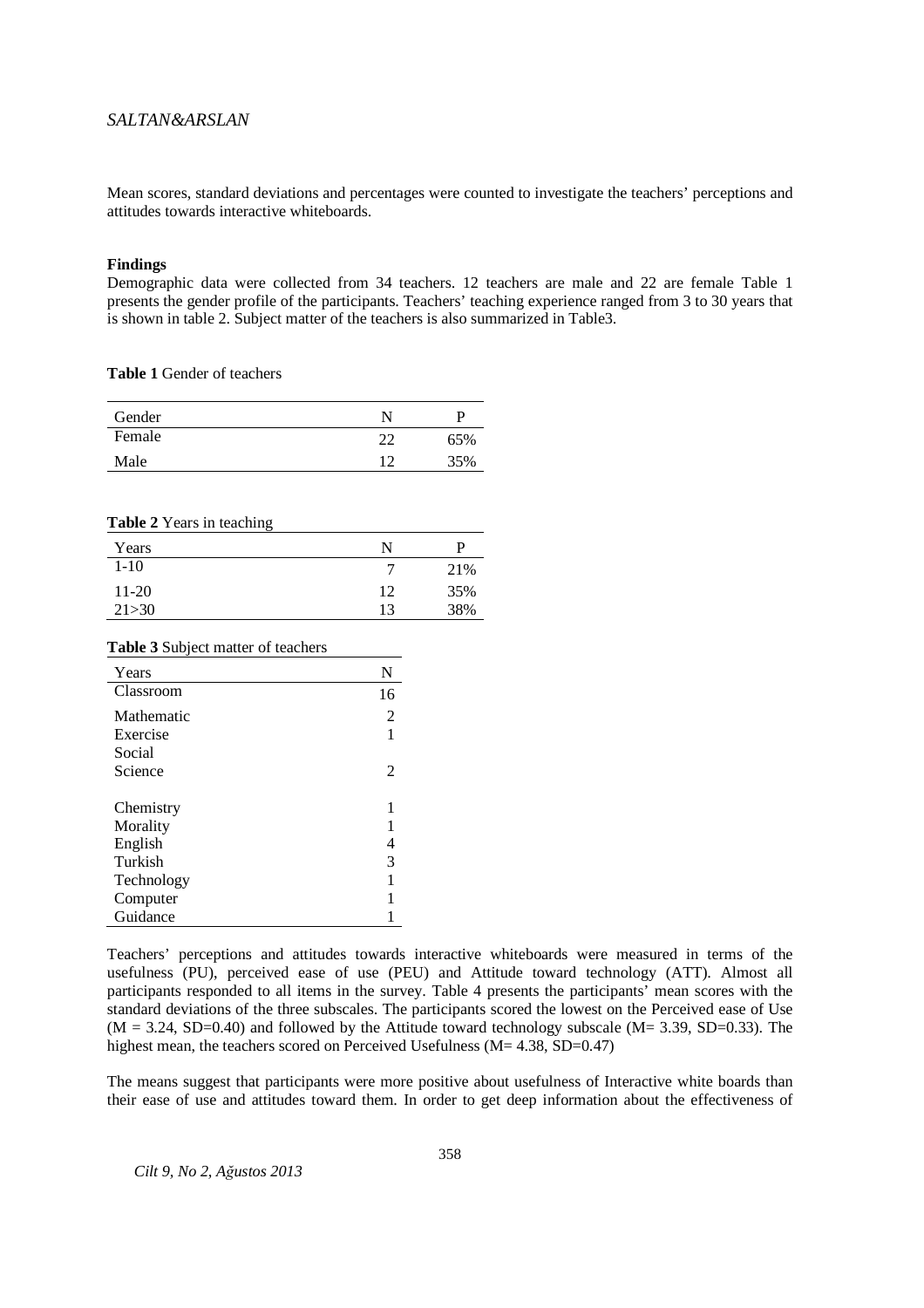IWB, a survey was performed and the results showed that, although teachers saw IWBs as very useful tool in educational area, they stated some usability issues. Therefore, attitudes scores of the teachers toward IWBs are not high as much as perceived usefulness.

| <b>Table 4</b> Mean score and standard deviation of subscales |  |  |
|---------------------------------------------------------------|--|--|
|---------------------------------------------------------------|--|--|

| Variables                        | N   | Mean | SD   |
|----------------------------------|-----|------|------|
| Perceived Usefulness (PU)        | - 9 | 4.38 | 0.47 |
| Perceived Ease of Use 9<br>(PEU) |     | 3.24 | 0.40 |
| Attitude (ATT)                   | 12  | 3.39 | 0.33 |

Descriptive analysis on items addressing Perceived Usefulness, Perceived Ease of Use and Attitude towards IWB indicate that 69 percent of the participants considered interacting with IWB is often frustrating. This percentage is very high. On the other hand, 91 percent of the teachers indicated that using IWBs improve educational quality, and enhance learning. Also approximately half of them (%56) find the IWBs easy to use and 21of the teachers have difficulties in using IWBs.

#### **Conclusions**

The study was conducted to investigate teachers' perceptions and acceptance towards the use of interactive whiteboards in school settings. In this regard, it was focused on the three main constructs in the Technology Acceptance Model (TAM), a widely accepted model designed by Davis, which are perceived usefulness (PU), perceived ease of use (PEU) and attitude toward technology (ATT). PU can be interpreted as the performance benefit that the teacher believes he/she will receive in using the IWBs.

PEU is representative of the teacher's beliefs towards the amount of effort that is required to use the IWBs and ATT can be described as the teacher's emotional/effect regarding IWBs. This case study was conducted in a primary school in Turkey with 12 male and 22 female teachers. Data was collected through a questionnaire which covers the three constructs of the TAM.

The results showed that, all of the participants find the interactive whiteboard easy to use and useful. Moreover, the results indicated that participants had a positive attitude towards the usage of the IWB in their field. However, the results also indicated that means of the perceived ease of use and attitude toward IWBs was lower that the means of the easy to use and usefulness. It gives same clues about usability problems of interactive whiteboards. Especially, mean score of the item, "Interacting with Interactive whiteboard is often frustrating" is very low (mean=2.29). 69 percent of the participants answer to this question "Strongly Agree" or "Agree" also only half of them find the IWBs are ease to use. Perceived usefulness has the highest mean.

To sum up, the study clearly showed that the teachers agree on the usefulness of interactive whiteboards in terms of gaining educational purposes however, they think that using interactive white boards in their courses is not so easy. In this regard, it can be indicated that if usability problems of IWBs is revolved, most of the teachers to be willing to use this instructional tools in their class.

# **Limitations**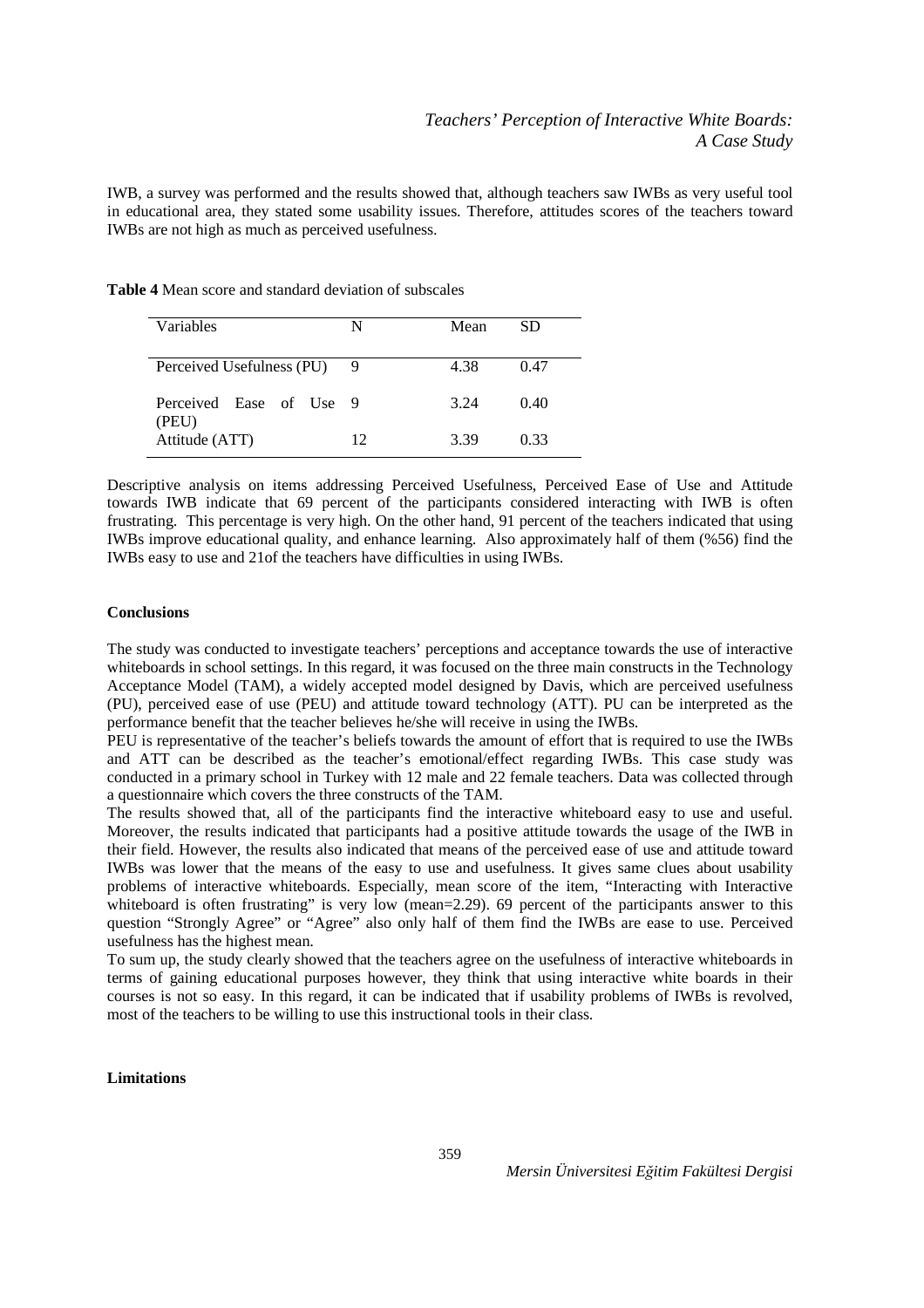Using convenient sampling can be a limitation of the study because the researcher could not controlled the subjects' characteristic. Moreover sample size was limited with 34 teachers and the data were collected by only a questioner. Further studies can be conducted with more teachers from randomly chosen schools and more data collection method can be used.

#### **References**

Armstrong, V., Barnes, S., Sutherland, R., Curran, S., Mills, S., & Thompson, I. (2005). Collaborative research methodology for investigating teaching and learning: The use of interactive whiteboard technology. *Educational Review*, 57(4), 457–469.

Austin N. (2003) Mighty white. *The Guardian*, 7 January 2003.

Becta (2003) What the research says about interactive whiteboards. Available at: http://www.becta.org.uk/research. Accessed 15th June 2003.

Boyle J. (2002) Virtual magic. *Times Educational Supplement*, 26 April 2002.

Çınar, A. (2002). *Teachers' computer use at basic education schools: identifying contributing factors.* Masters' Thesis, Middle East Technical University, ANKARA.

Devrim Özdemir (2004). *The Effect of Educatıonal Ideologıes On Technology Acceptance*, Masters' Thesis, Middle East Technical University, ANKARA.

Gillen J., Kleine Staarman J., Littleton K., Mercer N. & Twiner A. (2007) A 'learning revolution'? Investigating pedagogic practice around interactive whiteboards in British primary classrooms. *Learning, Media and Technology*  32, 234–256.

Greiffenhagen C. (2000) Interactive whiteboards in mathematics education: possibilities and dangers paper Presented at *WGA 11 (ICME-9): 2. The Use of Technology in Mathematics Education*.

Haldane, M. (2007) Interactivity and the digital whiteboard: Weaving the fabric of learning. *Learning, Media and Technology*. 32(3) Pages 283-301.

Heather J. Smith, Steve Higgins, Kate Wall & Jen Miller (2005), Interactive whiteboards: boon or bandwagon? A critical review of the literature, Journal of Computer Assisted Learning 21, pp91–101

Hennessy, S., Deaney, R., Ruthven, K., & Winterbottom, M. (2007). Pedagogical strategies for using the interactive whiteboard to foster learner participation in school science.*Learning Media and Technology*, 32(3), 283–301.

Paul Jen-Hwa Hu, Theodore H.K. Clark and Will W. Ma (2003), Examining technology acceptance by school teachers: a longitudinal study.*Information & Management* 41 (2003) 227–241

Saadé, R., & Galloway, I. (2005). Understanding intention to use multimedia information systems for learning. Issues in *Informing Science and Information Technology*, 2, 287-296. Available at http://2005papers.iisit.org/I23f15Saad.pdf

Saltan, F. & Arslan, K. (2009). A New Teacher Tool, Interactive White Boards: A Meta Analysis. *Soceity for Information Technology & Teacher Education*. Charleston, South Carolina - March 2 - 6, 2009.

Smith, Higgins, Wall & Miller (2005), Interactive whiteboards: boon or bandwagon? A critical review of the literature. *Journal of Computer Assisted Learning* 21, pp91–101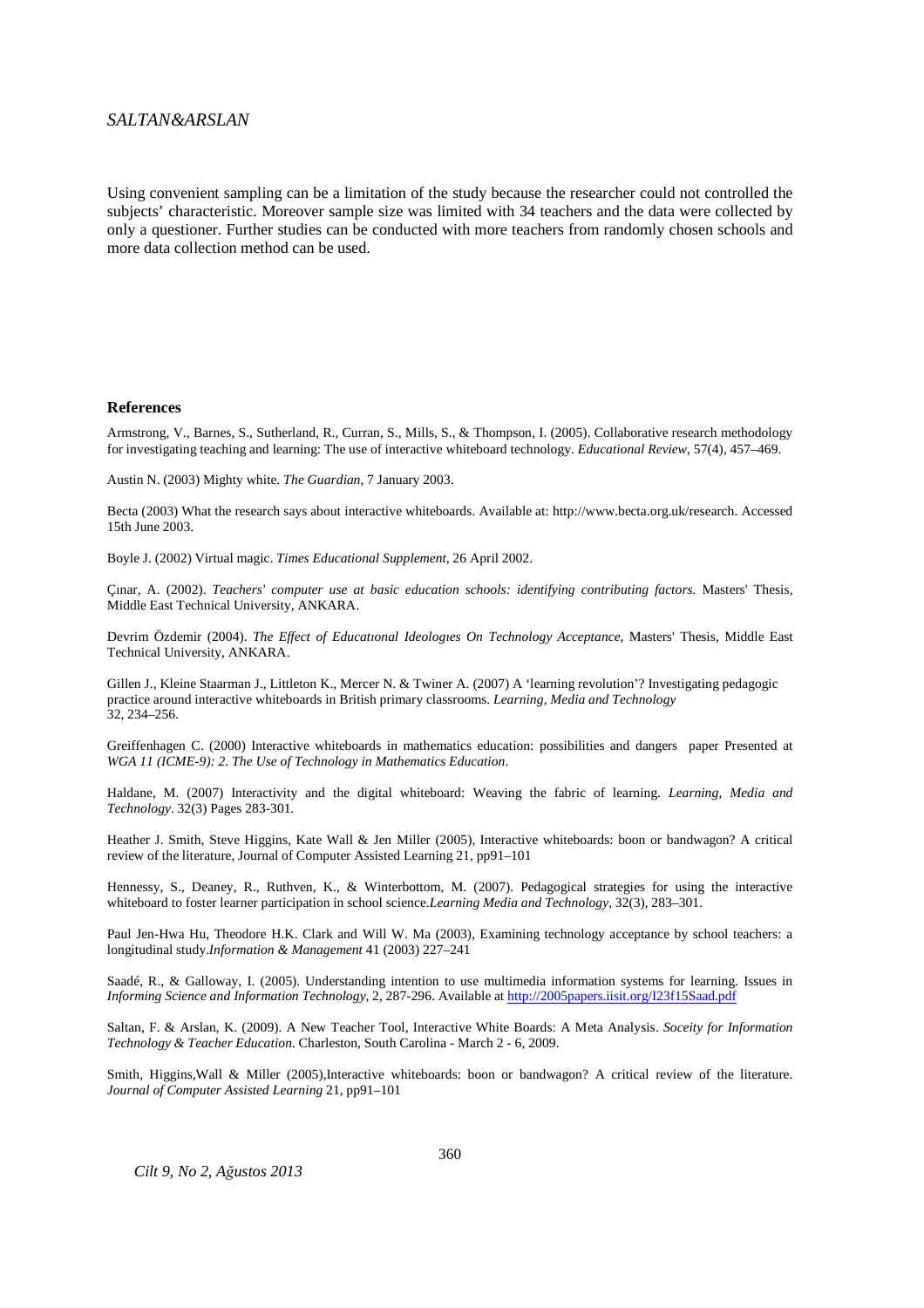June L., Chun-sheng Y., Chang L.,and James E. Y. (2003), Technology acceptance model for wireless Internet. *Electronic Networking Applications and Policy,* Volume 13 Number 3 2003 pp206-222

Wood, R. & Ashfield, J. (2007) The use of the interactive whiteboard for creative teaching and learning in literacy and mathematics: a case study, *British Journal of Educational Technology*, Online Early Articles, DOI: 10.1111/j.1467- 8535.2007.00703.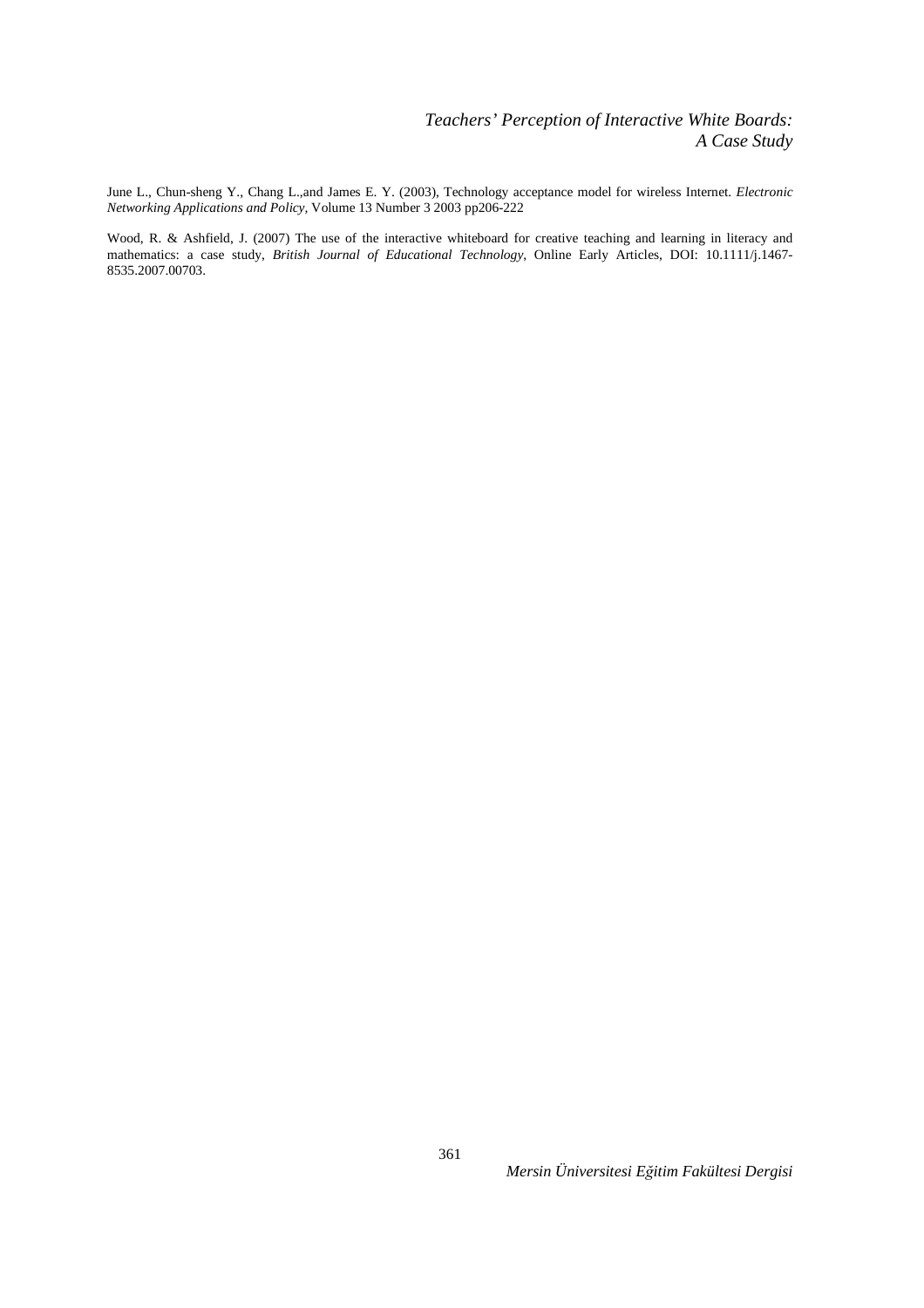# **Geni**ş**letilmi**ş **Özet**

Etkileşimli tahtalar bir bilgisayar tarafından kontrol edilen ve görüntünün bir projektör aracılığıyla yansıtıldığı yeni nesil dokunmatik tahtalardır (Saltan ve Arslan, 2009). Etkileşimli tahta aslında ofis çalışanları için geliştirilmiş olmasına rağmen(Greiffenhagen, 2002), dünyanın her yerinde öğretmenler tarafından giderek artan bir kullanıma sahiptir (Smith, Higgins, Wall and Miller, 2005). Etkileşimli tahtaların okullarda kullanımı hızla artmakta iken, alan yazında bu eğitim aracının kullanıcılar tarafından kabullenilmesine ilişkin yeterince çalışma bulunmamaktadır. Bunda dolayı, etkileşimli tahtaya sahip okullarda görev yapan öğretmelerin bu tahtalara karşı olan yaklaşımlarını anlamak oldukça önemlidir. Özelliklede etkileşimli tahtaların yaygın olarak kullanılmaya başlamasının bu ilk evrelerinde kullanıcıların algılarını ve tutumlarını araştırmak büyük önem taşımaktadır. Bu çalışmada öğretmenlerin etkileşimli tahtaya yönelik algılarını ve tutumlarını anlamak için Davis tarafından geliştirilen ve yaygın bir şekilde kullanılan Teknoloji Kabullenme Modeli' nden yararlanılmıştır. Bu bağlamda, sunulan çalışmanın temel amacı etkileşimli tahtaya sahip okullardaki öğretmenlerin, bu araçlara yönelik algı ve tutumlarını araştırmaktır.

Etkileşimli tahtalarla ilgili alan yazın oldukça kısıtlı olmakla birlikte, gün geçtikçe bu konuyla ilgili çalışmalar yayınlanmaktadır. Bunun yanı sıra, etkileşimli tahta ile alakalı bir çok rapor, ve öğretmeler tarafından yürütülen okul içi çalışmalara ulaşmak mümkündür. Bu çalışmaların ortak noktası şu ki; Etkileşimli tahtaların en büyük avantajı öğrenci-öğrenci, öğrenci-öğretmen arasındaki sınıf içi etkileşim süreçlerini güçlendiriyor olması ve bunun yanı sıra öğrencilerin derse yönelik motivasyonlarını artırması(Smith, Higgins,Wall & Miller ,2005). Çünkü etkileşimli tahta, dokunmatik yapısı sayesinde öğrencilere tahtaya fiziksel olarak dokunarak bilgisayar yazılımlarının sunduğu olanaklardan yararlanma fırsatı sunmaktadır ve bu yüksek potansiyelli etkileşim sınıf içerisinde tüm öğrencilerin dersi takip ederken hayat bulmaktadır. Becta (2003) öğrencilerin etkileşimli tahtayı kullanarak resim ve metin üzerinde fiziksel olarak dokunarak işlem yapmayı eğlenceli buldukları belirtmektedir. Haldane(2007) ise şu noktalara dikkat çekmektedir; *"Geleneksel olarak, etkileşimli tahtayı kullanarak tüm sınıfın önünden iletişim kanallarını etkin bir şekilde yönetebilecektir. Bu iletişim kanalları öğretmen, öğrenci ve IWB arasında kurulur, bilgi değişimini ve etkileşimi sağlar"* (p259.).Etkileşimli tahtaların potansiyel yararları sekiz başlık altında özetlenebilir.

Bunlar;

- esneklik ve çok yönlülük,
- çoklu ortam kullanılarak sunum yapma
- verimlilik
- eğitim planlaması ve kaynakların gelişmesini destekleme
- BİT becerilerini örnek model yöntemi ile transfer etme
- etkileşim ve derslere katılım
- motivasyon ve etkinlik
- multimedya ve çok yönlü sunumlar (Smith, Higgins, Wall & Miller 2005).

Bu çalışmaya Ankara'da bir ilköğretim okulunda farklı alanlarda görev yapan 34 öğretmen katılmıştır. Öğretmelerin 12 si erkek 22 si kadından oluşmaktadır. Veriler 3 bölüm ve 30 maddeden oluşan bir anket yardımıyla toplanmıştır. Bu bölümler Teknoloji Kabullenme Modelinde yer alan "algılana yararlılık" (9), "algılanan kullanım kolaylığı" (9) ve "etkileşimli tahtaya karşı tutum" (12) dan oluşmaktadır. Ölçekte yer alan maddeler 5'li likert formatında yer almaktadır (Ek-A) (Ek-B). Veri analizi betimleyici istatistik yönetimi kullanılarak yapıldı. Sonuçlar öğretmenlerin akıllı tahtayı faydalı ve kullanımını kolay bulduklarını göstermektedir. Ayrıca etkileşimli tahtaya karşı olan tutumlarının olumlu olduğu saptanmıştır. Fakat algılanan kullanım kolaylığı ve etkileşimli tahtaya karşı olan tutumun ortalamasının, algılanan yararlılığın ortalamasından düşük olduğu saptanmıştır. Bu durum etkileşimli tahtayla alakalı olası sınıf içi kullanım problemlerinin olduğuna işaret etmektedir. Bu alanda yapılacak nitel çalışmalar bahsi geçen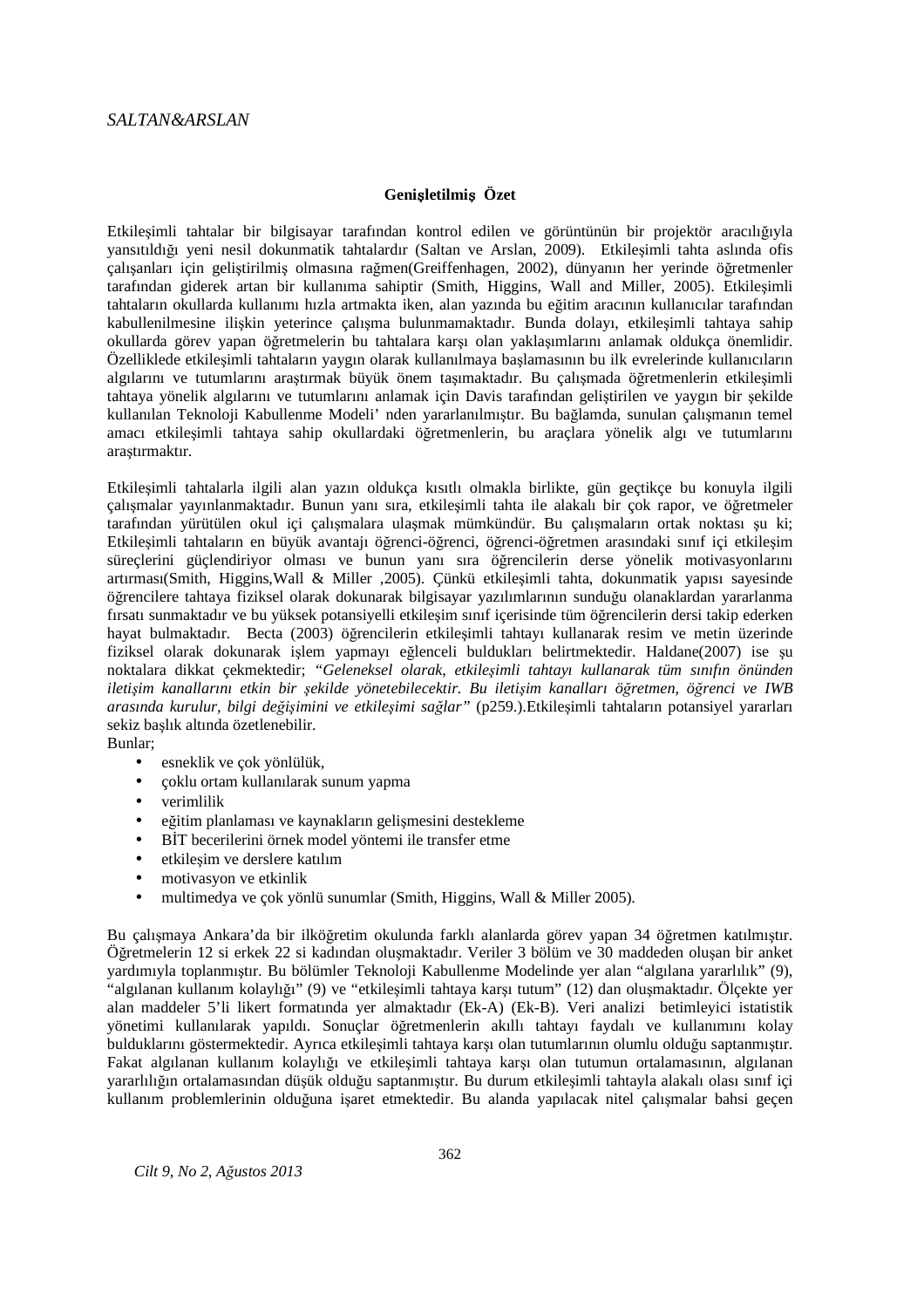*Teachers' Perception of Interactive White Boards: A Case Study* 

konulara daha iyi ışık tutacaktır fakat bu çalışma kapsamında elde edilen bulgular göstermektedir ki; öğretmenlerin etkileşimli tahtayı kendi derslerinde kullanabilmeleri için bu teknolojik cihazların daha kullanıcı dostu olarak tasarlanmaları gerekmektedir.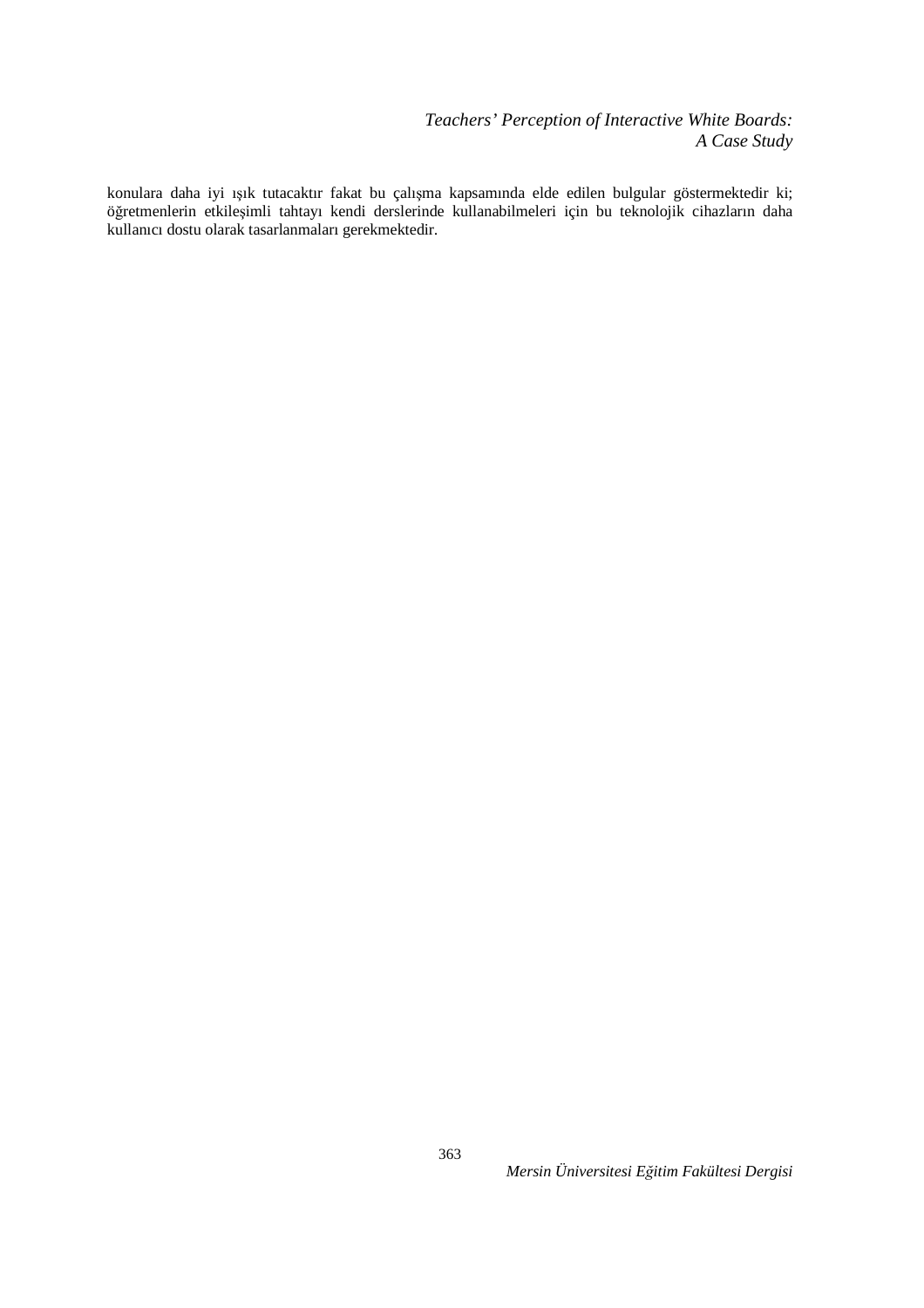# **Appendix A**

| Akıllı Tahta ile ilgili Algılanan Yararlılık (Orjinal Sorular – Davis (1989), Referans Sorular- Özdemir(2004))         |
|------------------------------------------------------------------------------------------------------------------------|
| Akıllı Tahta, eğitim ve öğretimin kalitesini artırmaktadır.<br>1.                                                      |
| <b>Orjinal Soru:</b> Using e-mail improves the quality of the work I do.                                               |
| Referans Soru: Bilgisayar, eğitim ve öğretimin kalitesini artırmaktadır.                                               |
| Akıllı Tahta, eğitim ve öğretim ortamında daha fazla kontrol sağlamama yol açar.<br>2.                                 |
| Orjinal Soru: Using e-mail gives me greater control over my work.                                                      |
| Referans Soru: Bilgisayar işimin üzerinde daha fazla kontrol sağlamama yol açar.                                       |
| Akıllı Tahta, derslere hazırlanma ve işleme konusunda işlerimi daha çabuk yerine getirmemi sağlar.<br>3.               |
| <b>Orjinal Soru:</b> E-mail enables me to acomplish tasks more quickly.                                                |
| Referans Soru: Bilgisayar, görevlerimi daha çabuk yerine getirmemi sağlar.                                             |
| Akıllı tahta üretkenliğimi arttırır.<br>4.                                                                             |
| Orjinal Soru: Using e-mail increases my productivity.                                                                  |
| Referans Soru: Bilgisayar üretimimi artırır.                                                                           |
| Akıllı tahta derslerdeki performansımı arttırır.<br>5.                                                                 |
| Orjinal Soru: Using e-mail improves my job performance.                                                                |
| Referans Soru: Bilgisayar iş performasımı artırır.                                                                     |
| Akıllı tahta normalden daha fazla ders işlenmesini sağlar.                                                             |
| Orjinal Soru: Using e-mail allows me to accomplish more work than would otherwise be possible.                         |
| Referans Soru: Bilgisayar normalden daha fazla iş yapmamı sağlıyor.                                                    |
| Akıllı tahta derslerde etkinliğimi arttırır.<br>7.                                                                     |
| Orjinal Soru: Using e-mail enhances my effectiveness on the job.                                                       |
| Referans Soru: Bilgisayar işimde etkinliğimi artırır.                                                                  |
| Akıllı tahta işimi kolaylaştırır.<br>8.                                                                                |
| Orjinal Soru: Using e-mail makes it easier to do my job.                                                               |
| Referans Soru: Bilgisayar işimi kolaylaştırır.                                                                         |
| Genelde, eğitimde Akıllı tahtayı yararlı buluyorum<br>9.                                                               |
| Orjinal Soru: Overall, I find the e-mail system useful in my job.                                                      |
| Referans Soru: Genelde işimde bilgisayarı yararlı buluyorum.                                                           |
| Akıllı Tahta ile ilgili Algılanan Kullanım Kolaylığı (Orjinal Sorular – Davis (1989), Referans Sorular- Özdemir(2004)) |
|                                                                                                                        |
| Akıllı tahtayı kullanmayı öğrenmek kolaydır.<br>1.                                                                     |
| Orjinal Soru: Learning to operate chart master would be easy for me.                                                   |
| Referans Soru: Bilgisayarda programları kullanmayı öğrenmek kolaydır.                                                  |
| Dersi Akıllı tahtayı kullanarak anlatmayı daha kolay buluyorum.<br>2.                                                  |
| Orjinal Soru: I find it easy to get the e-mail system to do what I want it to do.                                      |
| Referans Soru: Yapmak istediğim islerde bilgisayarı kullanmayı daha kolay buluyorum.                                   |

3.Akıllı tahta ile uğraşmak genelde bezdirici bir iştir.

**Orjinal Soru:** Interacitng with the e-mail system is often frustrating.

**Referans Soru:** Bilgisayarla uğraşmak genelde bezdirici bir iştir.

**3.** Akıllı Tahtayı kullanırken sıkça hata yaparım.

**Orjinal Soru:** I make errors frequently when using e-mail.

**Referans Soru:** - EYS'yi kullanırken sıkça hata yaparım. (bayanın sorusu)

| 4. Akıllı tahta etkilesmek için esnek değildir.                                                             |  |
|-------------------------------------------------------------------------------------------------------------|--|
| <b>Orjinal Soru:</b> The e-mail system is rigid and and inflexible to interact with.                        |  |
| Referans Soru: Bilgisayarlar kendileri ile etkileşmek için esnek değildir.                                  |  |
| Akıllı tahtada işlemleri nasıl gerçekleştirmem gerektiğini hatırlamam kolaydır.<br>5.                       |  |
| <b>Orjinal Soru:</b> It is easy for me to remember how to perform tasks using the e-mail system.            |  |
| Referans Soru: Bilgisayarda uygulama programlarını nasıl kullanmam gerektiğini hatırlamam kolay olmaktadır. |  |
| 6. Akıllı tahta ile etkileşime geçmek çok fazla zihinsel çaba gerektiriyor.                                 |  |
| <b>Orjinal Soru:</b> Interacting with the e-mail system requires a lot of mental effort.                    |  |
| Referans Soru: Bilgisayarla etkilesime geçmek çok fazla zihinsel çaba gerektiriyor.                         |  |
| 7. Akıllı tahta ile etkilesimim açık ve anlaşılırdır.                                                       |  |
| Orjinal Soru: My interaction with the e-mail system is easy for me to understand.                           |  |